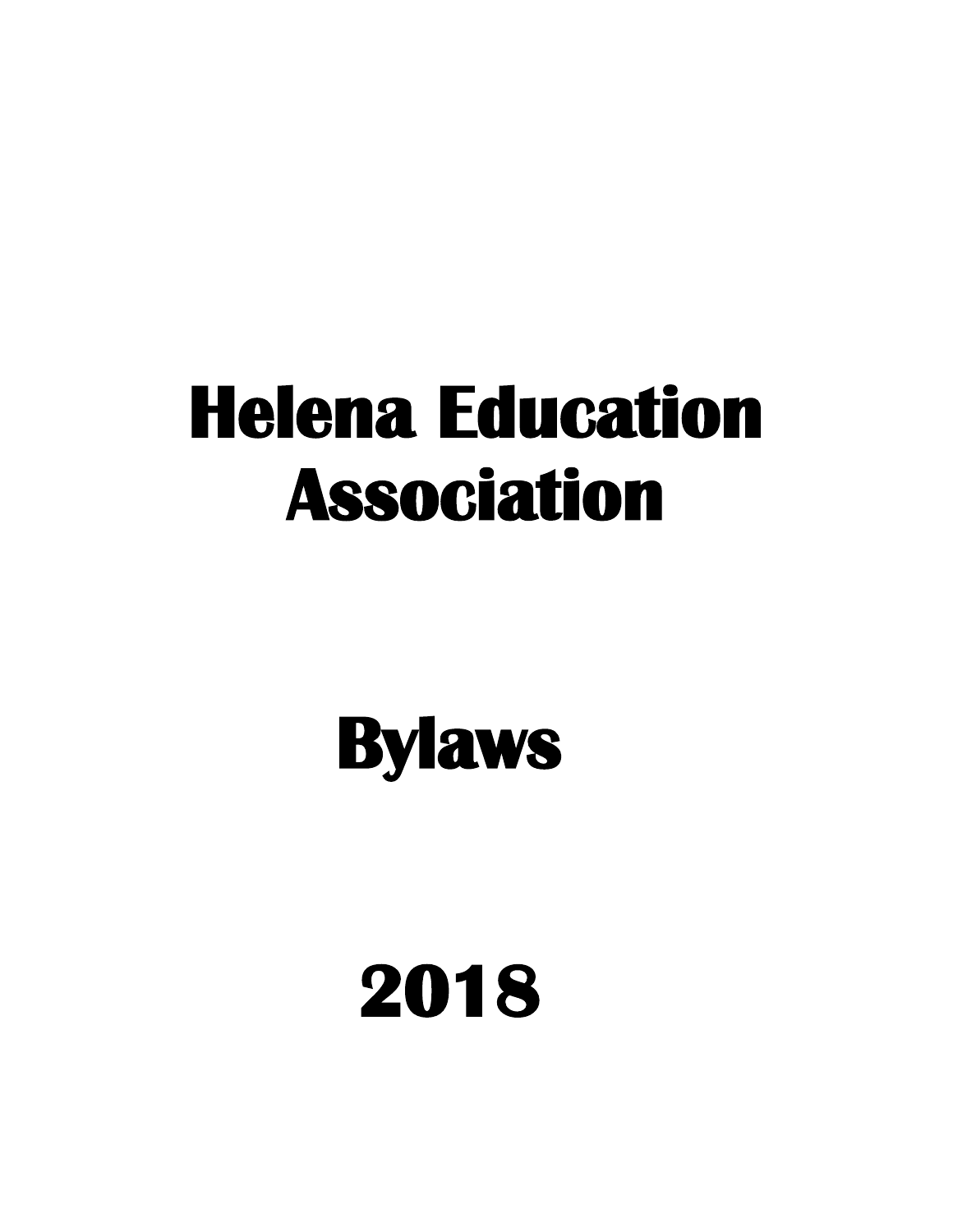# **Helena Education Association Bylaws**

### **Article I. Rules of Governance**

#### **Section 1. Rules**

The rules contained in the Association's Constitution, bylaws, and policies shall govern the Association in all cases in which they are applicable.

### **Section 2. Majority Vote**

A simple majority vote will be required for the passage for all matters placed before the general membership, Board of Directors, and Representative Council with the exception of amendments to the Constitution and bylaws. Policies may be changed by a simple majority vote before the Representative Council.

### **Article II. Membership**

### **Section 1. Active**

- A. Active membership in the Association shall be available to all public employees who qualify for membership according to the Bylaws of the MFPE.
- B. Active membership in the Association shall not be available to full-time principals, assistant principals, superintendents, or assistant superintendents.

#### **Section 2. Retired**

Retired membership shall be open to any person who has held active membership in the Association and who has retired from regular employment in public education.

#### **Section 3. Associate**

Associate membership shall be open to any person who is interested in advancing the cause of public education and who is not eligible for any other class of membership in the Association. Associate members do not have the right to hold office nor the right to be voting members of the Association.

#### **Section 4. Membership Year**

The membership year shall cover September 1 through August 31. All members shall be continuous from year to year unless revoked in writing during the annual termination period.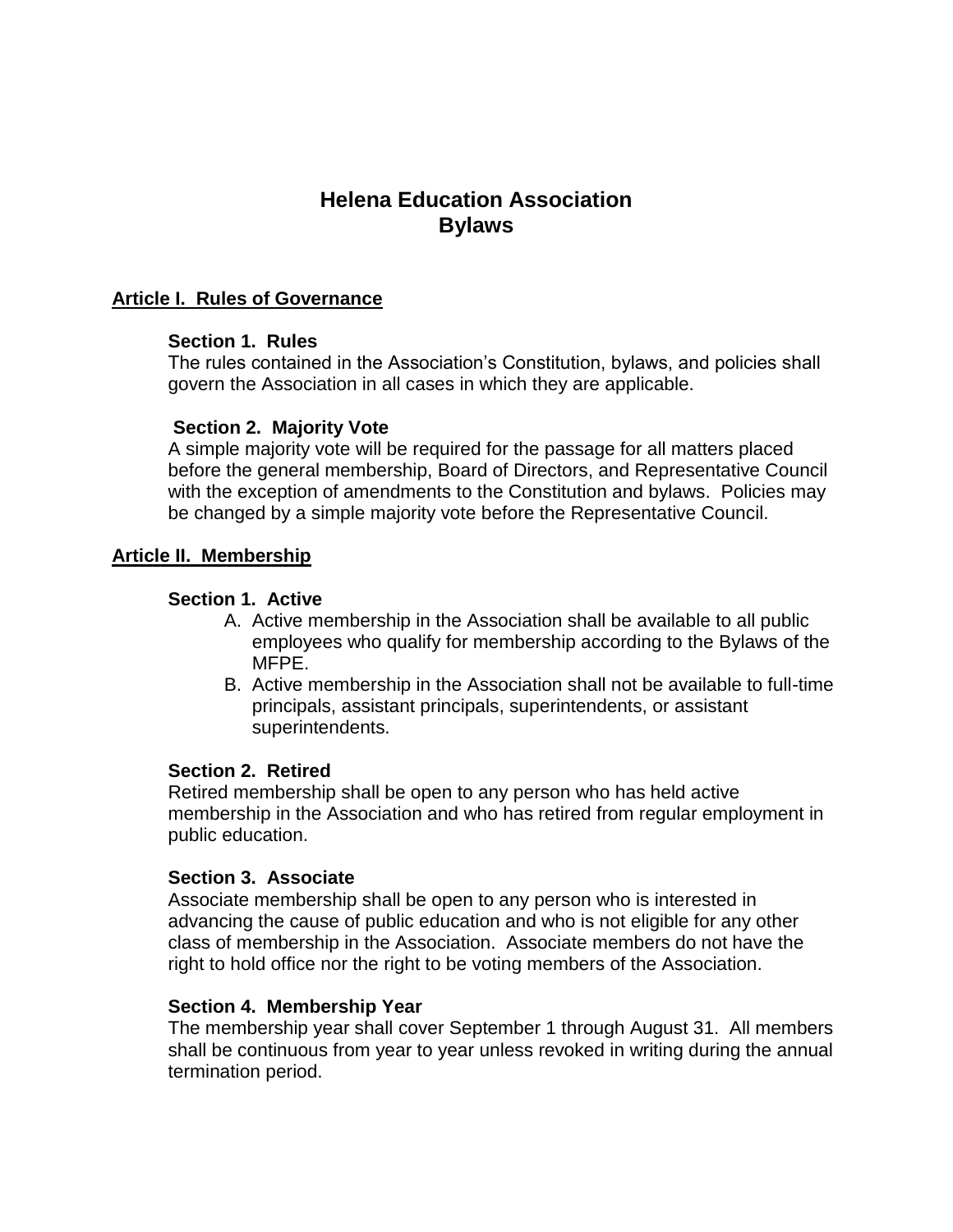## **Article III. Finances**

## **Section 1. Dues**

- A. Persons whose dues are delinquent may not participate in the Association's activities.
- B. Dues for initial active membership may be prorated after November 1.
- C. Proposed changes in dues must be presented in writing to the Board of Directors and the Representative Council. Building representatives are mandated to hold meetings to discuss proposed changes in dues.
- D. The Representative Council shall vote on the proposed changes in dues, as directed by their building members, at their first meeting following a one month layover from the initial proposal.
- E. A change in dues shall become effective the following membership year.

## **Section 2. Budget**

The annual budget shall be adopted for the following membership year at the April meeting of the Representative Council.

### **Section 3. Audit**

- A. Annually, the President shall appoint an audit committee, independent of the Officers and the Board of Directors. The audit of HEA and HEA PACE shall be completed after the close of the fiscal year. The committee shall submit an audit report of the year's fiscal transactions to the first regularly scheduled Representative Council meeting following the audit.
- B. The audit committee shall be composed of three HEA members from three separate buildings.

## **Section 4. Bonding**

Officers with responsibilities for handling receipts and disbursements of Association funds are insured by the NEA Association Liability Insurance.

#### **Article IV. Officers**

## **Section 1. Eligibility**

A candidate for office shall be an active member.

#### **Section 2. Duties of the President**

The President shall:

- A. Serve as chief officer of the Association.
- B. Serve as official spokesperson of the unit or appoint a designee.
- C. Perform duties as designated in the Constitution and bylaws, and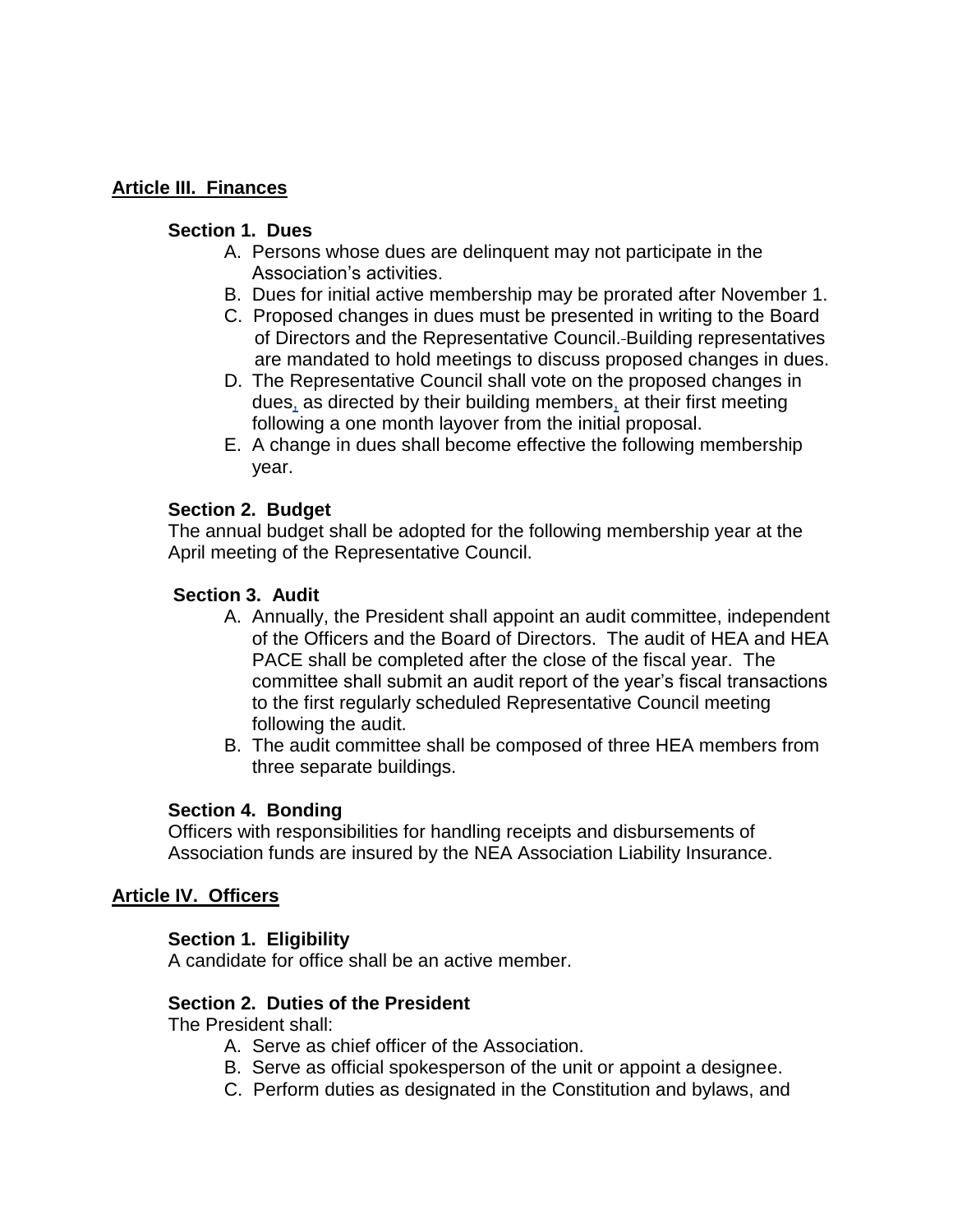duties designated by the Board of Directors and/or Representative Council, and those detailed in policy, and such other duties as stated in *Robert's Rules of Order*.

- D. Sign contracts, memoranda of agreement, and other instruments connected with the business affairs and professional activities of the Association, provided such contracts, agreements and other instruments have been previously approved by the Board of Directors.
- E. Establish a calendar of meetings at the first fall meeting of the year.
- F. Prepare the agendas for the Board of Directors, Representative Council, and general meetings.
- G. Preside at all meetings of the Association: Board of Directors, Representative Council, and general meetings.
- H. Serve as co-signatory with the treasurer on Association fiscal accounts.
- I. Appoint chairpersons and members of standing committees of ad hoc committees unless otherwise specified by the Board of Directors of Representative Council. Presidential appointments shall be submitted to the Board of Directors for confirmation.
- J. Serve as *ex officio* (without vote) on all committees unless otherwise specified.
- K. Serve as a delegate to the National Education Association Representative Assembly, American Federation of Teachers Convention and MFPE Representative Assembly.
- L. Attend leadership conference of the MFPE.
- M. Delegate duties to the other officers and members of the Board of Directors.
- N. Attend all Helena School District #1 Board meetings or designate the First Vice-President or another official designee. (Whoever represents the Association at the School Board of Trustee meetings must sign the District roll as the official Association representative.)
- O. Represent the Association before the Helena School District #1 Central Administration and Board of Trustees.
- P. The President shall be authorized to approve expenditures up to \$200.

# **Section 3. Duties of First Vice-President**

The First Vice-President shall:

- A. Act as *interim* president when the president is temporarily unable to perform the duties of office and when a vacancy occurs in the office of the president.
- B. Attend all Helena School District #1 Board meetings in the absence of the President.
- C. Act as chair of Contract Maintenance Committee.
- D. Assist the President in carrying out the work of the Association.
- E. Serve as a delegate to the National Education Association Representative Assembly or American Federation of Teachers Convention and MFPE Representative Assembly.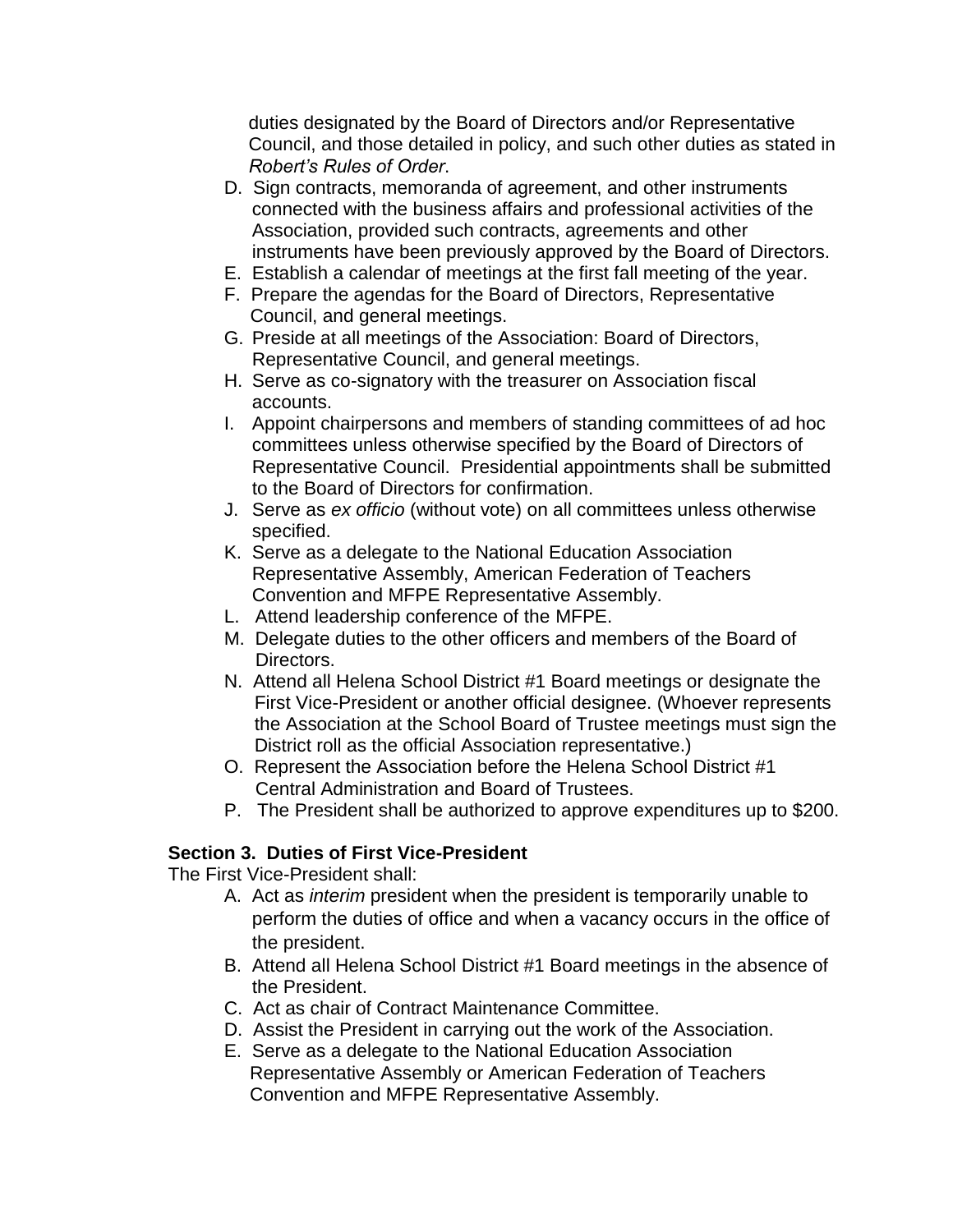- F. Attend leadership conference of the MFPE.
- G. Perform duties as designated by the constitution, bylaws, and duties designated by the Board of Directors and/or Representative Council, and those detailed in policy.
- H. Meet annually with School District Personnel to clarify vacancy, transfer, and assignment language as in our negotiated agreement.

## **Section 4. Duties of the Second Vice-President**

The Second Vice-President shall:

- A. Assist the President and the First Vice-President in carrying out the work of the Association.
- B. Serve as chair of the membership committee.
- C. Serve as a delegate to the National Education Association Representative Assembly or American Federation of Teachers Convention, should the First Vice President be unable to attend and MFPE Representative Assembly.
- D. Attend leadership conference of the MFPE.
- E. Serve as the facilitator of the Association calling tree.
- F. Serve as the parliamentarian for the Board of Directors, Representative Council, and general membership meetings.
- G. Perform duties as designated in the constitution and bylaws, and duties designated by the Board of Directors and/or Representative Council, and those detailed in policy.

# **Section 5. Duties of the Secretary**

The Secretary shall:

- A. Keep accurate minutes of all meetings of the Board of Directors, Representative Council, and general meetings of the Association. Said minutes should be rendered within a reasonable period of the meeting to all Association members.
- B. Maintain the official files and assist the President with Association correspondence.
- C. Serve as a delegate to the MFPE Representative Assembly.
- D. Serve as a delegate to the National Education Association Representative Assembly or the American Federation of Teachers Convention if the Association membership number calls for and additional delegate.
- E. Perform duties as designated in the constitution and bylaws, and duties designated by the Board of Directors and/or Representative Council, and those detailed in policy.

# **Section 6. Duties of the Treasurer**

The Treasurer shall:

- A. Receive all funds and be responsible for their safekeeping and accounting.
- B. Keep accurate accounts of receipts and disbursements and regularly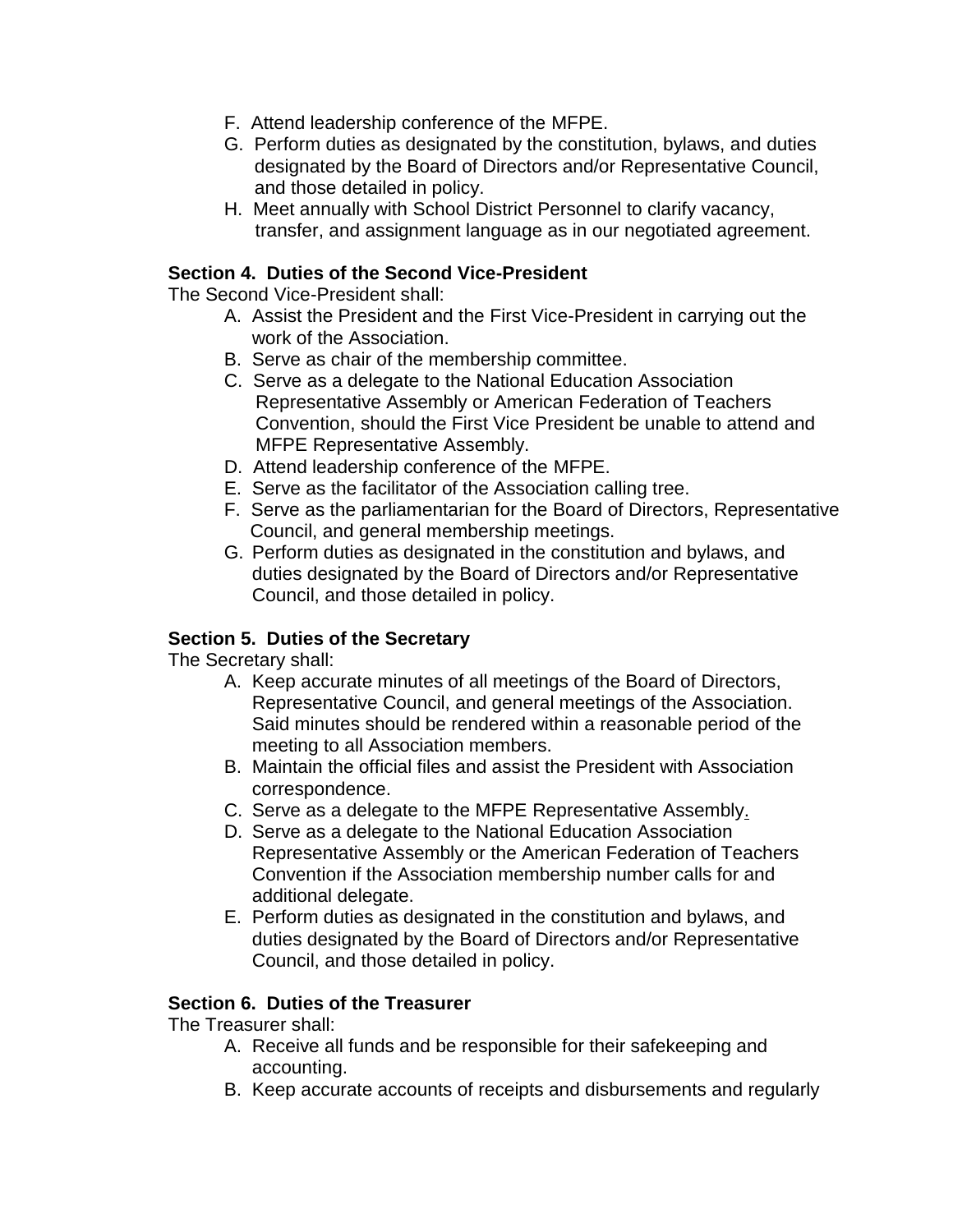report such transactions and the financial condition of the Association to the Board of Directors and the Representative Council.

- C. Assist the Second Vice-President with the membership rolls.
- D. Assist the Budget Committee in preparing the annual budget for review by the Board of Directors and presentation to Representative Council for their vote.
- F. Perform duties as designated by constitution and bylaws, and duties designated by the Board of Directors and/or Representative Council, and those detailed in policy.
- G. Serve as a delegate to the MFPE Representative Assembly.

# **Article V. Board of Directors**

## **Section 1. Duties of the Board of Directors**

The Board of Directors shall:

- A. Function as the executive authority of the Association.
	- 1. Be responsible for managing the affairs of the Association, authorizing any budgeted expenditures over \$200, and carrying out the adopted policies and business of the Association.
	- 2. Conduct the business of the Association when school is not in session.
- B. Employ personnel as needed.
- C. Implement the policy and programs adopted by the Representative Council.
- D. Give direction to the Officers of the Association.
- E. Make recommendations to the Representative Council.
- F. Created or discontinue special committees as needed to carry out the business of the Association.
- G. Authorize publication as may be necessary to carry out the program of the Association and to present information and material to the membership and the general public.
- H. Determine regulations governing elections and other balloting.
- I. Be bound by any policy of the Representative Council consistent with these Bylaws.

## **Section 2. Meetings of the Board of Directors**

The Board of Directors shall:

- A. Meet monthly, except for July.
- B. Hold special meetings for a specifically stated purpose called only upon twenty-four hour notice to each member of the Board.
- C. Conduct business only when a quorum (greater than 50% of the members of the Board and representation for at least one member form each level) is present.
- D. Hold office from July 1 to June 30.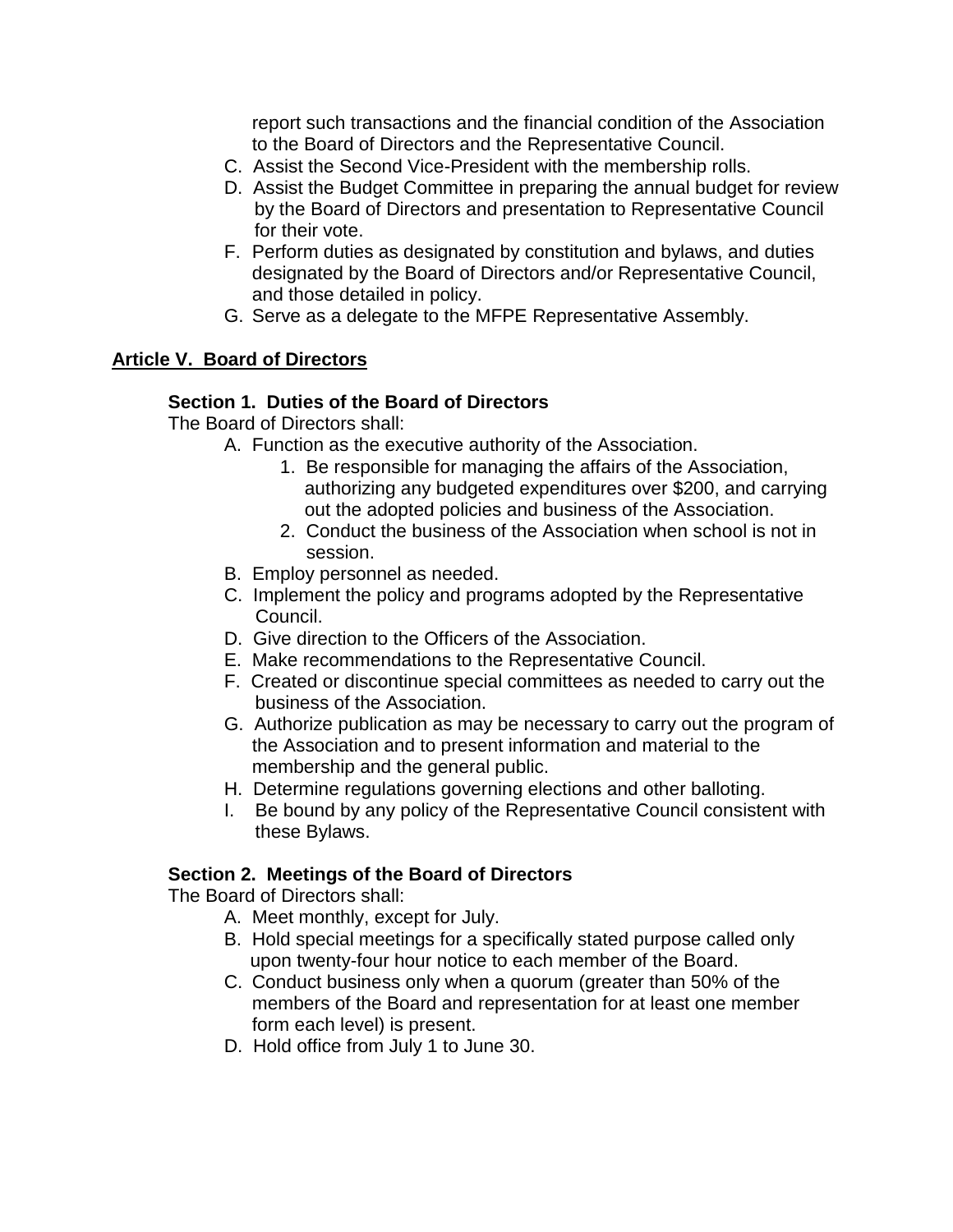# **Article VI. Representative Council**

# **Section 1. Duties of the Representative Council**

The Representative Council shall:

- A. Represent the general membership on all matters of the Association.
- B. Provide a forum to address professional issues and concerns of its members.
- C. Adopt Association policies and establish objectives.
- D. Adopt an annual budget and establish dues.
- E. Authorize unbudgeted expenditures of a miscellaneous or contingency nature.
- H. Review Representative Assembly resolutions and direct the Association's District 3 delegates on issues.
- I. Serve one-year terms, taking office on June 1 following the building elections.

## **Section 2. Meetings of the Representative Council**

The Representative Council shall:

- A. Meet no less than seven times while school is in session.
- B. Hold special meetings for a specifically stated purpose called only upon twenty-four hour notice to each member of the Council.
- C. Conduct business only when (greater that 50% of the members of the Council and representing not less than half of the buildings) is present.

# **Article VII. Association Meetings**

# **Section 1. Calendar of meetings**

- A. An orientation for the Board of Directors and the Representative Council shall be held in August.
- B. The calendar of meetings for the Board of Directors, the Representative Council, and general Association meetings shall be established by the President and approved by the Representative Council at their first fall meeting of the year.

# **Section 2. Meetings**

- A. The Board of Directors shall meet no less than once a month excluding July.
- B. The Representative Council shall meet no less than seven times while school is in session.
- C. Additional meetings of these bodies may be called by the President, by a majority of the Board of Directors, by a majority of the Representative Council, or by a petition signed by twenty members of the Helena Education Association.
- D. The spring general meeting of the Association shall be held to nominate officers and Board of Directors.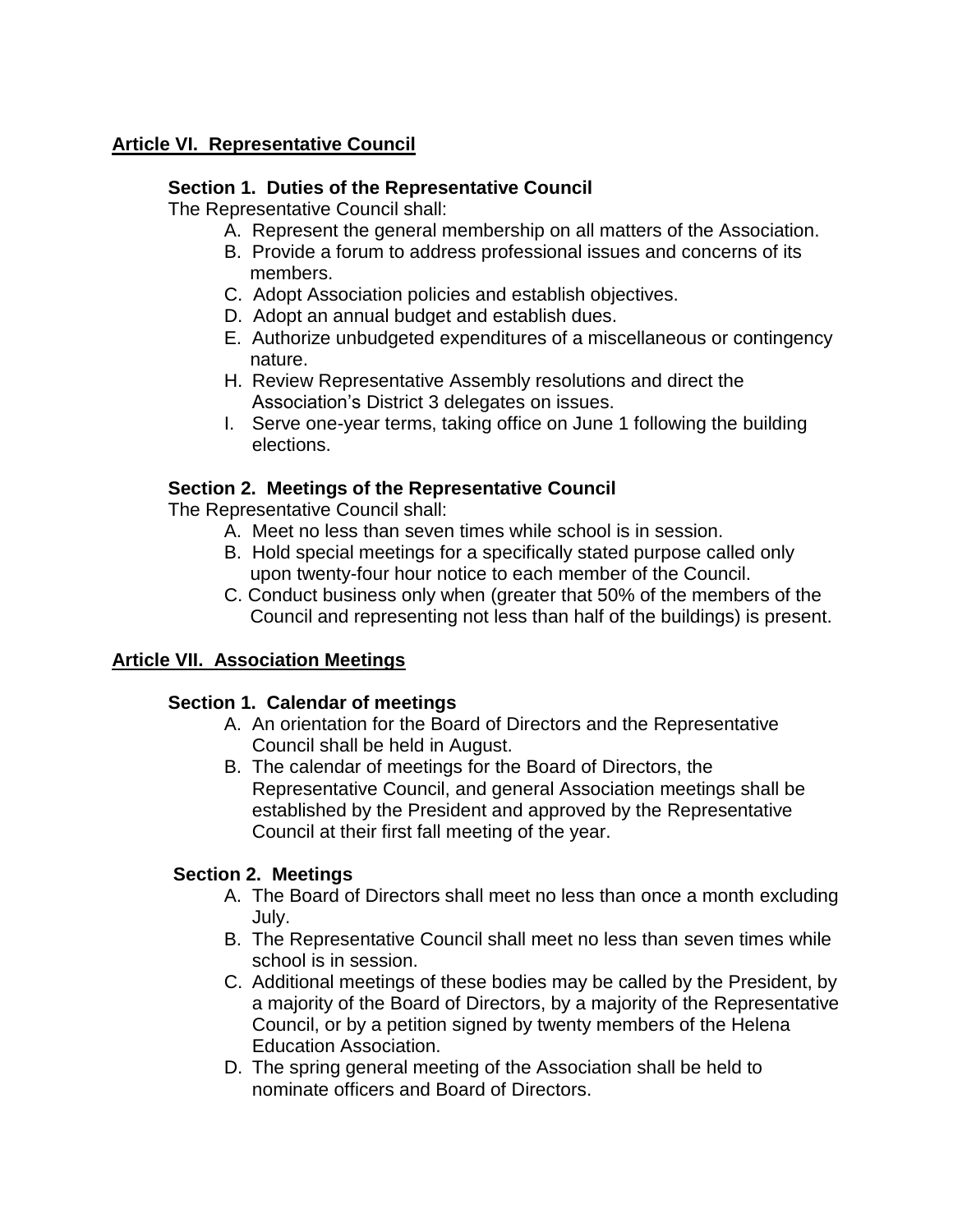- E. A quorum for any general membership meeting consists of the Board of Directors and not less than 50% of the building represented by members of the Representative Council.
- F. If, during any meeting of the Association, the numbers of voting members is reduced below a quorum, discussion may continue but no action may be taken.

# **Article VIII. Representative Assembly Delegates**

- A. Elections -- see Constitution Article IX, Section 4.
- B. Meetings
	- 1. Delegates are required to attend Little Representative Assembly.
	- 2. Delegates must attend both days of the MFPE Representative Assembly.

## **Article IX. Standing and Ad Hoc Committees**

## **Section 1. Standing Committees**

- A. The president shall appoint by October 1, pending confirmation by the Board of Directors, such committees as may be necessary to achieve the Association's program unless otherwise designated in the bylaws. All committees shall receive specific charges from the president and members shall be discharged upon completion of those charges.
- B. The president shall appoint the members of the negotiation committee and secure confirmation by the Board of Directors. The negotiation committee members shall participate in training whenever possible.
- C. Standing committees shall consist of the following:
	- Audit **Budget** Calendar Contract Maintenance Extra Duty Governance Review (Constitution and Bylaws) Health Benefits HEA PACE Membership **Negotiation** Nominations/Elections Professional Development Educator/Para Educator of the Year
- D. Each committee shall be representative of elementary, middle, and senior high levels wherever possible.
- E. Nothing in the Constitution or Bylaws shall be interpreted to prevent the formation of subcommittees.
- F. A quorum, consisting of a majority of the members of the committee,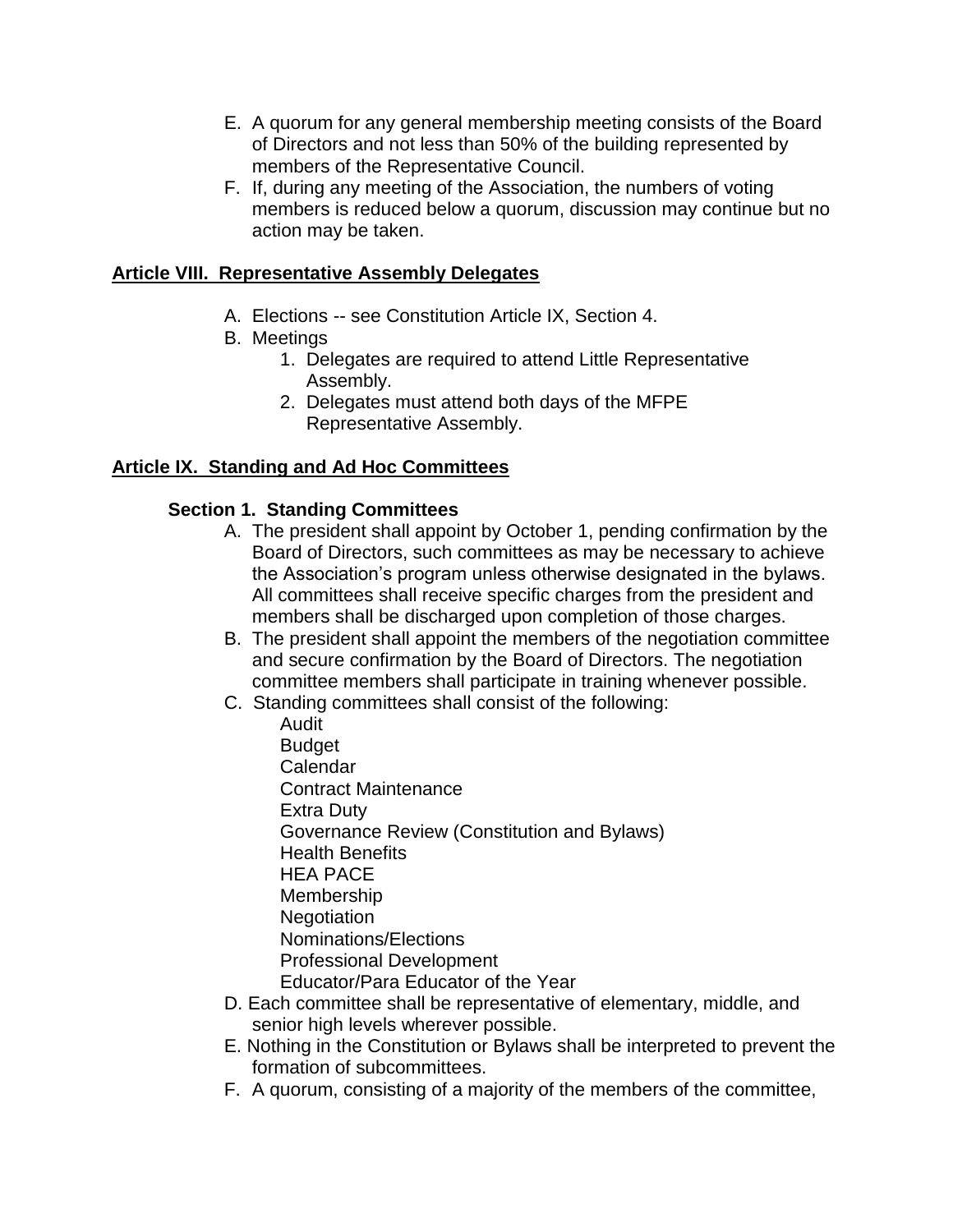must be present for any official meetings.

G. The chair of the committee shall inform all committee members of actions taken in a timely manner and report on committee activities to the Board of Directors and Representative Council.

# **Section 2. Ad Hoc**

- A. Ad Hoc committees shall receive specific charges from the President or Board of Directors or Representative Council and shall be discharged upon completion of those charges.
- B. A quorum, consisting of a majority of the members of the committee, must be present for any official meeting.
- C. The chair of the committee shall inform all committee members of actions taken in a timely manner and report on committee activities to the Board of Directors and Representative Council.

## **Article X. Nominations and Elections(2.14.12)**

## **Section 1. Composition**

A. The Nominations committee shall consist of five members, two of which shall be appointed by the President with the remaining three elected by the Representative Council.

### **Section 2. Procedures**

- A. The elections shall be by secret ballot.
- B. The election shall be by plurality vote.

C. In any event of a vacancy, an election to fill that office shall be held by secret ballot within thirty days of the vacancy. *In regards to a vacancy in the office of the President, an election will be held that coming March*.

D. The terms of office for the Representative Council shall be one year beginning July 1 following the elections and ending June 30.

E. The term of office for the Association Officers and Board of Directors shall be two years with half of the Officers and Directors being elected annually beginning July 1 and ending June 30.

- D. The terms of office for Representative Assembly Delegates shall be from their election until the following fall elections.
- E. Anyone whose name appears on the ballot shall not be present at the ballot counting.
- F. If members of the committee are not available to count ballots, the president shall appoint temporary counters.

## **Article XI. Governance Review**

## **Section 1. Composition of Committee**

A. The Governance Review Committee shall consist of six members, appointed by the President and confirmed by the Board of Directors. The committee shall choose a chair from its members.